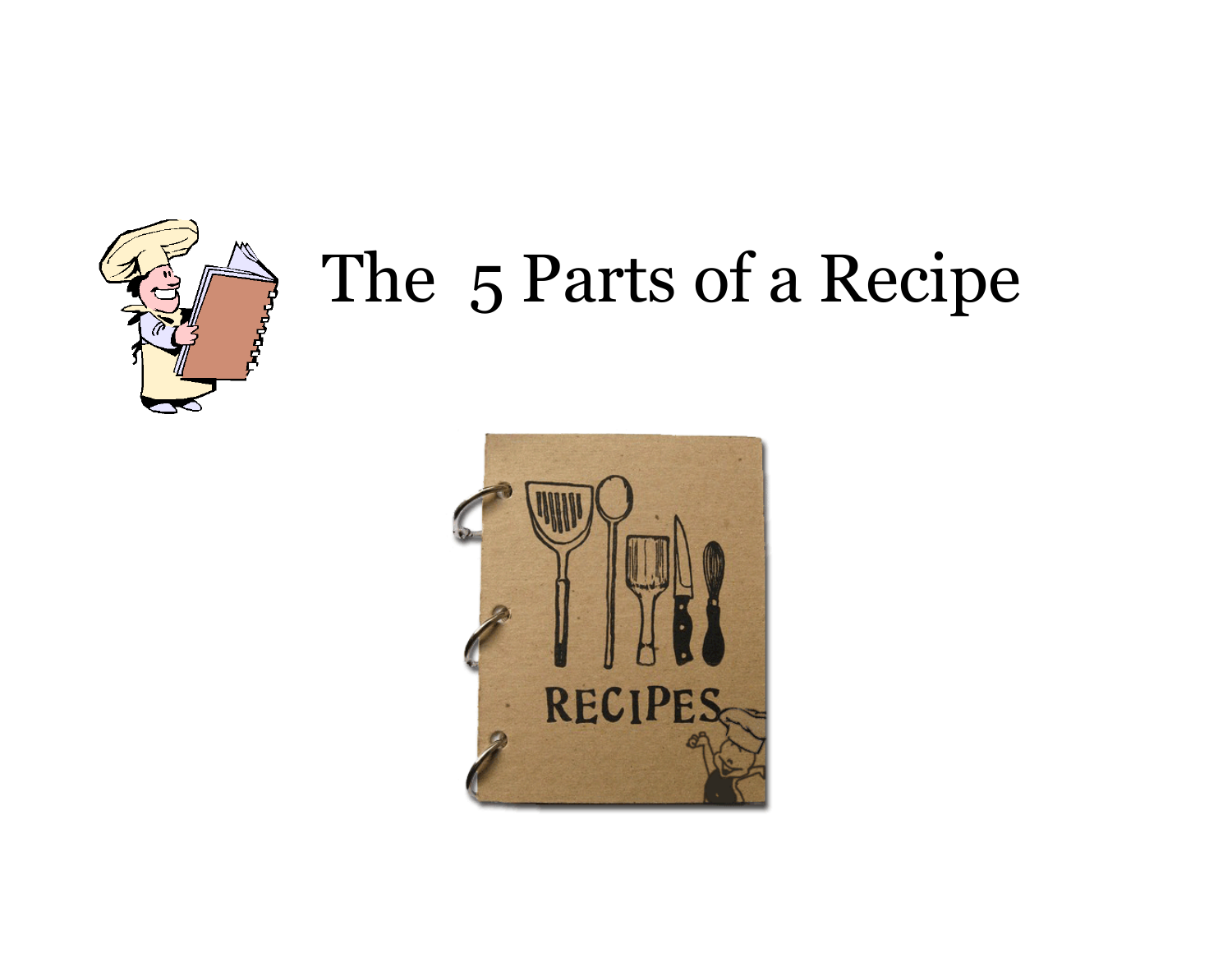

The **yield** tells the number and size of servings the recipe will make. Knowing the **yield** in advance helps one to know if more or less food is needed – whether or not to make more or less of the food.

| $\begin{tabular}{ c c } \hline \quad \quad & How \quad \quad \\ \hline \quad \quad & How \quad \quad \\ \hline \end{tabular}$ | Recipe | Serves_<br>←     | Yield |
|-------------------------------------------------------------------------------------------------------------------------------|--------|------------------|-------|
|                                                                                                                               |        |                  |       |
|                                                                                                                               |        | Meuse<br>Country |       |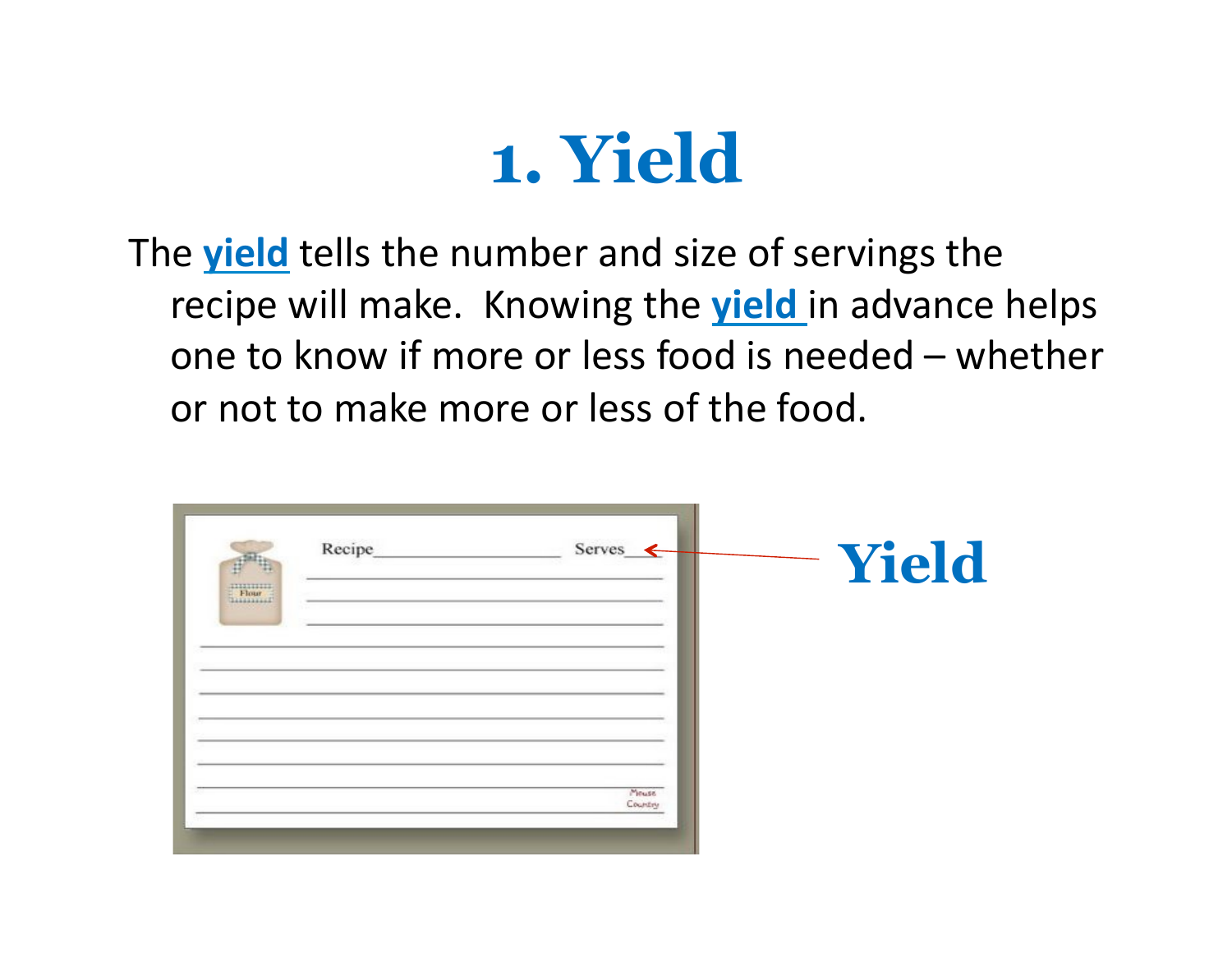## **2. List of Ingredients & Amounts**

Ingredients are listed in the exact amount as needed. The specific form of ingredient is also stated. Ingredients should be listed in the order they are used in the recipe in order to prevent leaving out any ingredients.

**List of Ingredients & Amounts** 

Recipe for Dorothy's Corp Pudding can corn (drained) Jilly Con Mullin Mix and in 45-55 min at 50 were receipt: bake 55-60 min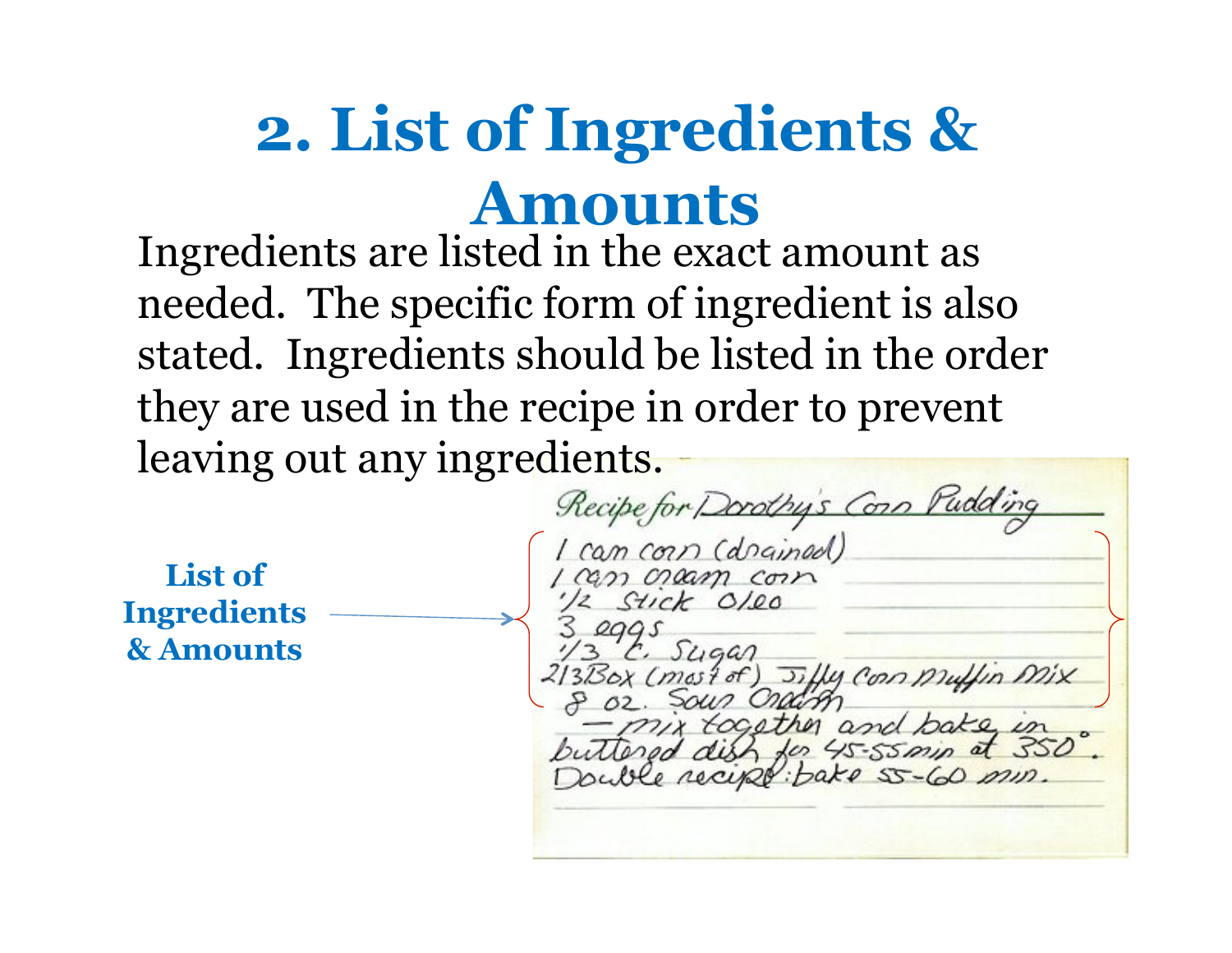## **3. Step By Step Directions for Mixing &** Handling

The recipe should have directions for how to prepare it. The steps need to be listed in the order they should be done. Numbered steps are easy to follow & help to prevent steps from being skipped. However, some recipes are written in paragraph form, and should be read & followed VERY carefully.

#### Crandmas Potato Salad

haredients

- . 4 large potatos
- · I small onion
- . 3/4 C. Chopped Celery
- . 2 hard boiled eggs, Chopped
- . 2/3 Cup Mayonaise
- $.2$  tsp. salt
- · Pepper

Directions

- I. Boil potatos with skins on. When potatos are tender drain & cool.
- 
- 2. When cool, peel and sice into large bowl.<br>3. Add remaining ingrediants. Mix all together.<br>4. Taste and add more salt if necessary.
- 

DO NOT SKIMP on salt or mayoraise!

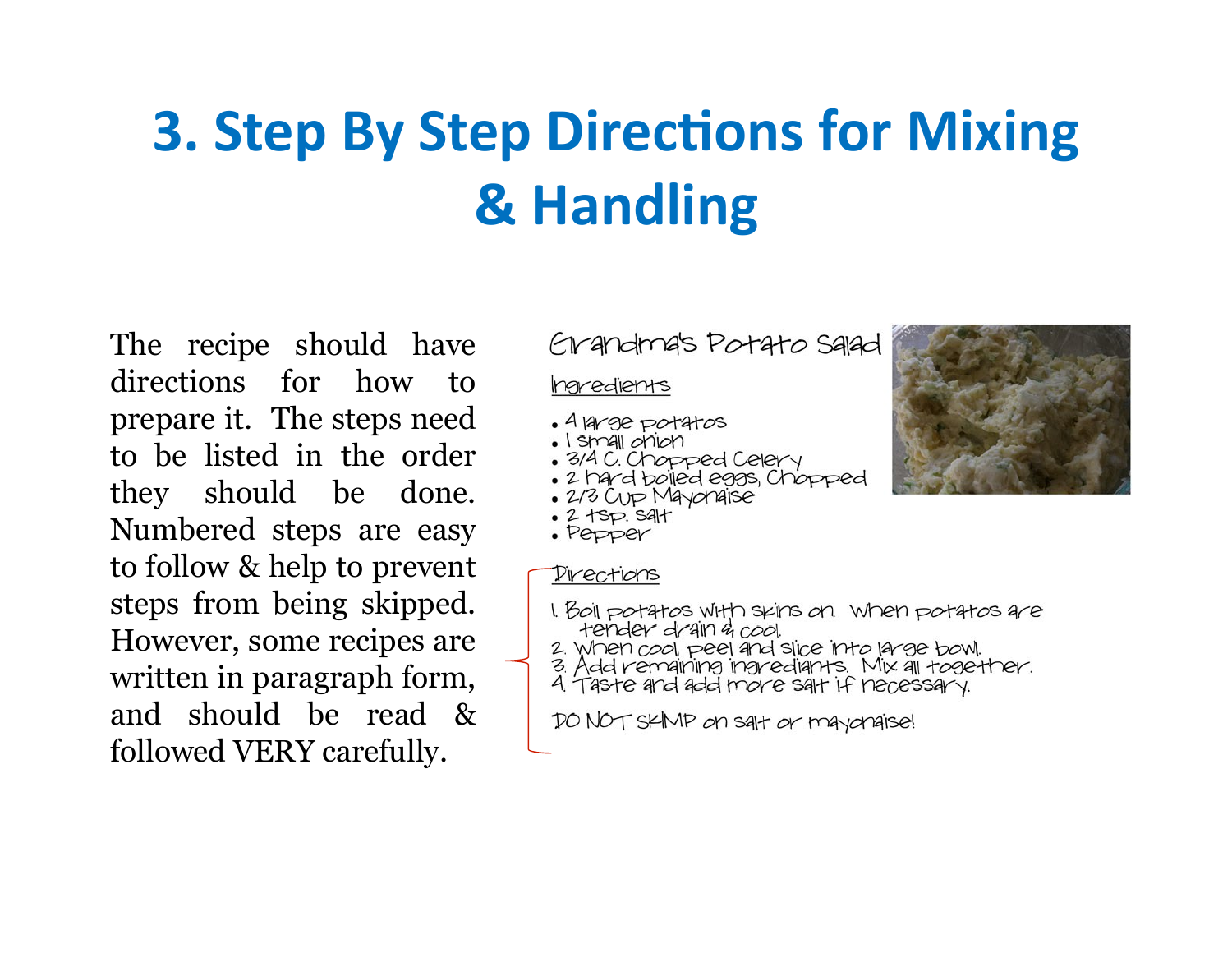#### **4. Equipment (Container Size & Type)**

Most recipes do **not** state ALL the necessary equipment; however, specific equipment such as a 8 x 8 square pan is sometimes listed. It is important to use the stated specific equipment so the food will not overflow or overcook.

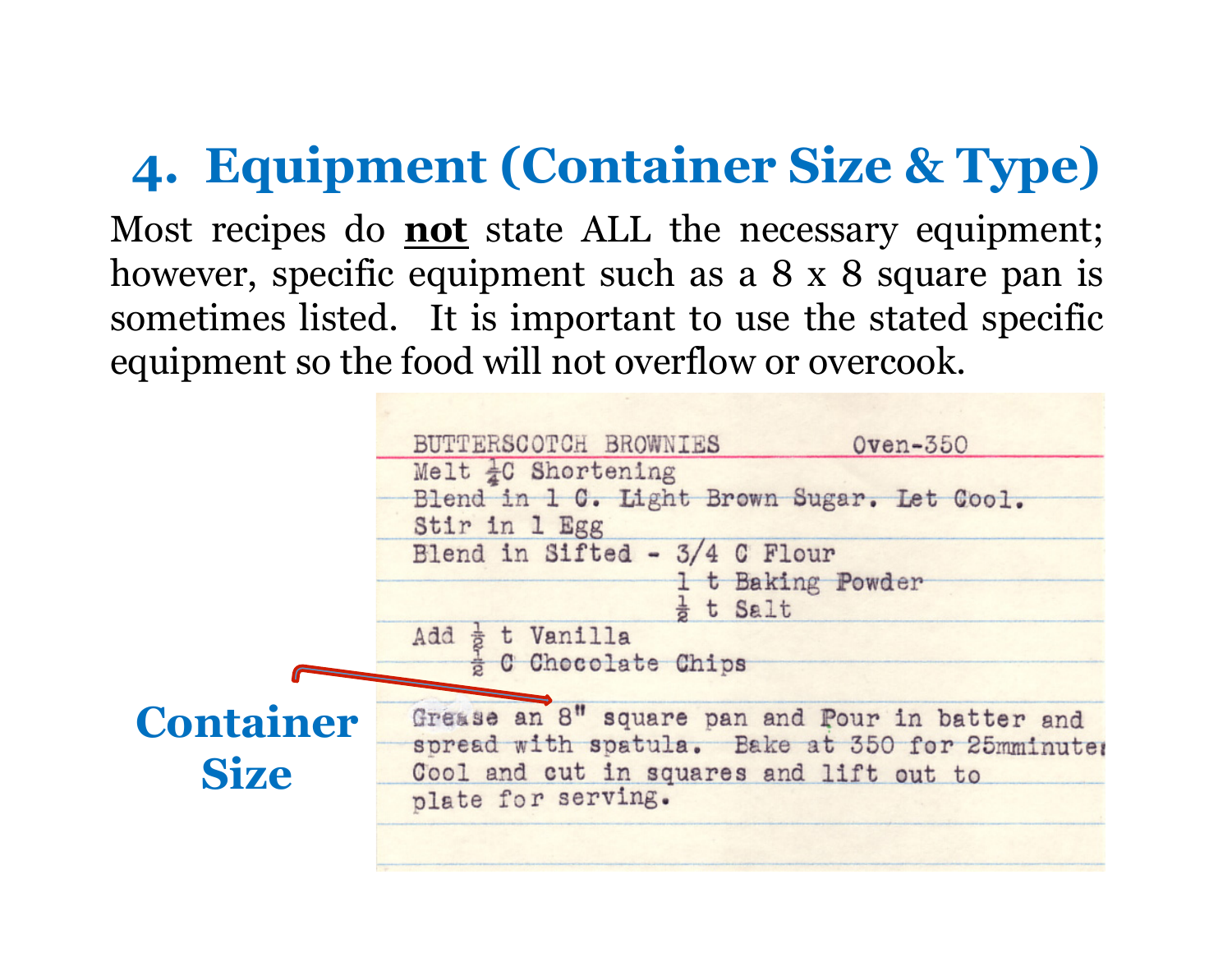# **5. Temperature & Time**

Some recipes give you exact cooking temperatures and times – ie.  $375^{\circ}$ F for 15 minutes. Others will tell you how to cook the food – ie. Heat liquid until it simmers. Oven temperatures may vary and times are for conventional ovens unless otherwise stated.

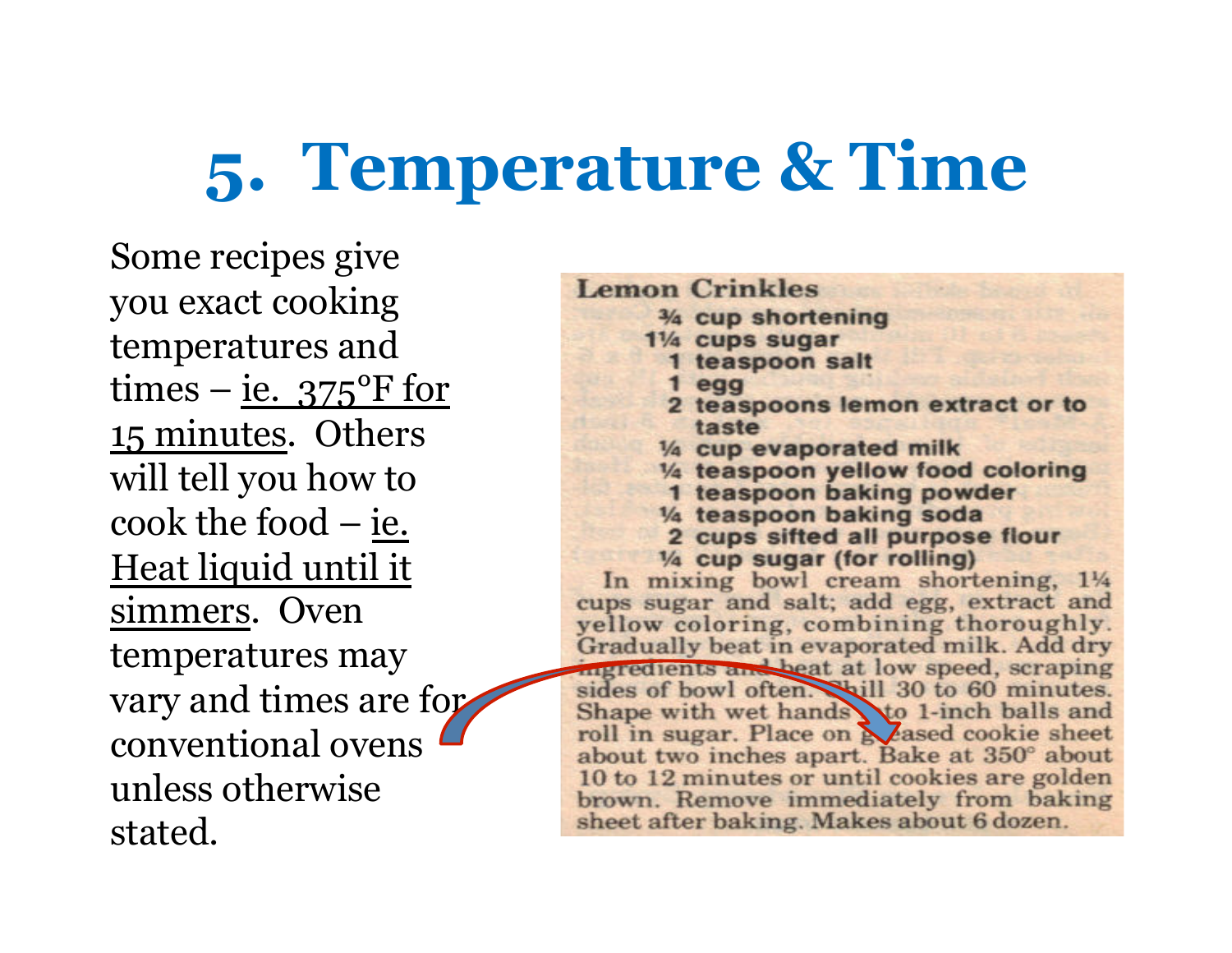# **Optional: Nutrition Analysis**

Nutrition information is not necessary for preparing a recipe, but it is very useful information when planning foods to fit into a particular eating plan. Some recipes include number of calories and/or grams per serving of various nutrients.

| <b>Nutritional Analysis</b><br>Per Serving Nutritional Information |      |                         |       |  |  |
|--------------------------------------------------------------------|------|-------------------------|-------|--|--|
| Calories (kcal)                                                    | 631  | % Calories from Fat     | 16.11 |  |  |
| Total Fat $(g)$                                                    | 7.29 | % Calories from Carbs   | 58.15 |  |  |
| Saturated $\bar{F}$ at $(g)$                                       | 2.43 | % Calories from Protein | 28.74 |  |  |
| Monounsaturated Fat (g)                                            | 2.86 | Vitamin C (mg)          | 17    |  |  |
| Polyunstaturated Fat (g)                                           | 2.0  | Vitamin A (iu)          | 1087  |  |  |
| Cholesterol (mg)                                                   | 64   | Vitamin B6 (mg)         | 0.71  |  |  |
| Dietary Fiber (g)                                                  | 7.4  | Thiamin B1 (mg)         | 0.81  |  |  |
| Protein $(g)$                                                      | 26.2 | Riboflavin B2 (mg)      | 0.31  |  |  |
| Sodium (mg)                                                        | 958  | Folacin (mcg)           | 180.4 |  |  |
| Potassium (mg)                                                     | 1281 | Niacin (mg)             | 6.3   |  |  |
| Calcium (mg)                                                       | 113  | Caffeine (mg)           | 0.0   |  |  |
| Inom(mg)                                                           | 6.4  | Alcohol $(g)$           | 12.4  |  |  |
| Zinc                                                               | 5.2  |                         |       |  |  |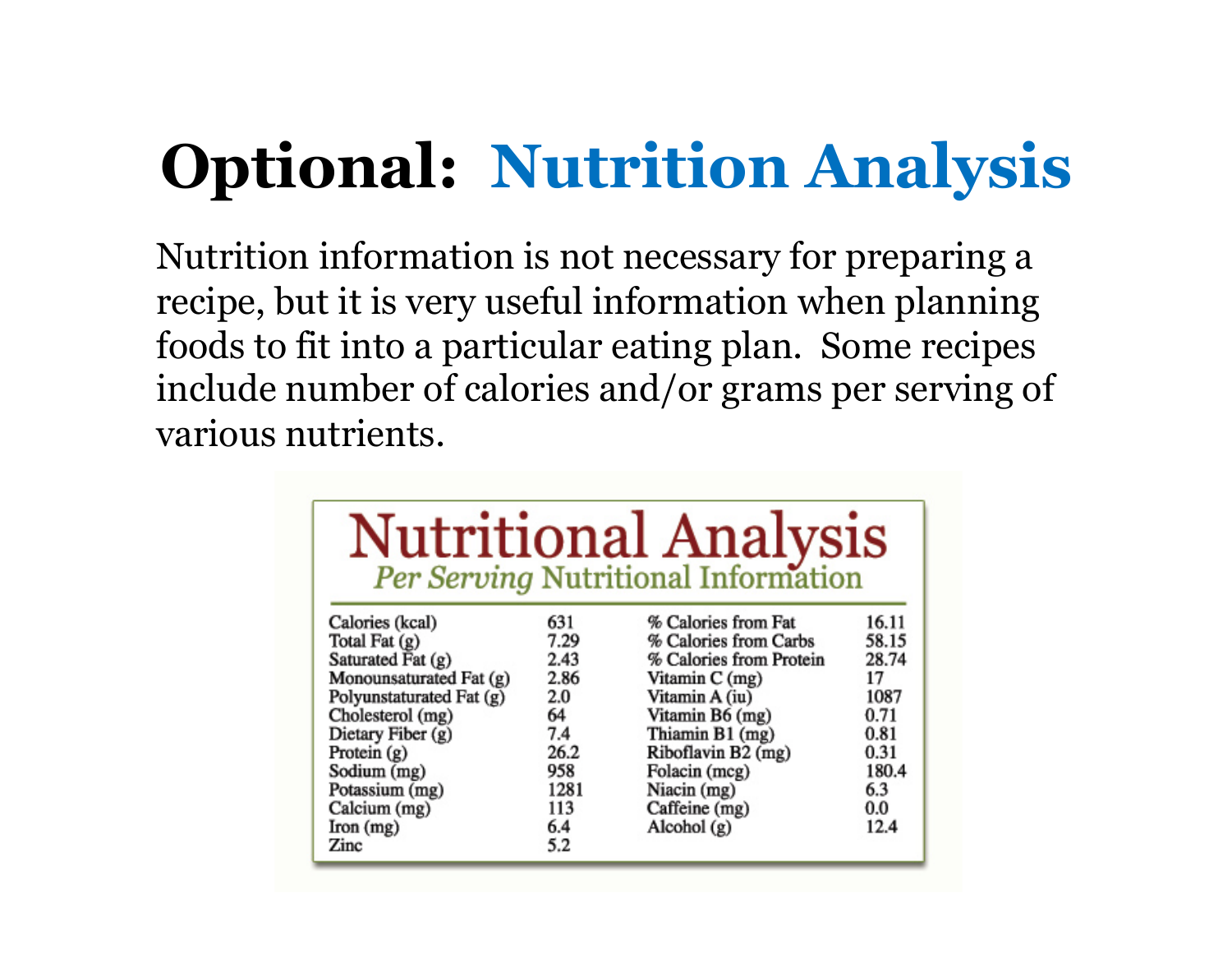

## Apple Muffins

1 dozen

2 c. flour  $\frac{1}{4}$  tsp. nutmeg ¾ tsp. salt 1 egg, beaten 4 tsp. baking powder 1 c. milk  $\frac{3}{4}$  tsp. cinnamon  $\frac{3}{4}$  c. apples, chopped



<sup> $1/4$ </sup> c. sugar  $1/3$  c. shortening, melted

- 1. Preheat oven to 400F.
- 2. Grease muffin pans.
- 3. In large mixing bowl, sift together the flour, salt, baking powder, sugar, cinnamon, & nutmeg. Make a well in the dry ingredients.
- 4. In separate mixing bowl, blend together egg, milk, and shortening, and add to dry ingredients; stir until ingredients are just moistened.
- 5. Fold apples into batter.
- 6. Fill muffin pans  $2/3$  full.
- 7. Bake for 25 minutes, or until golden brown.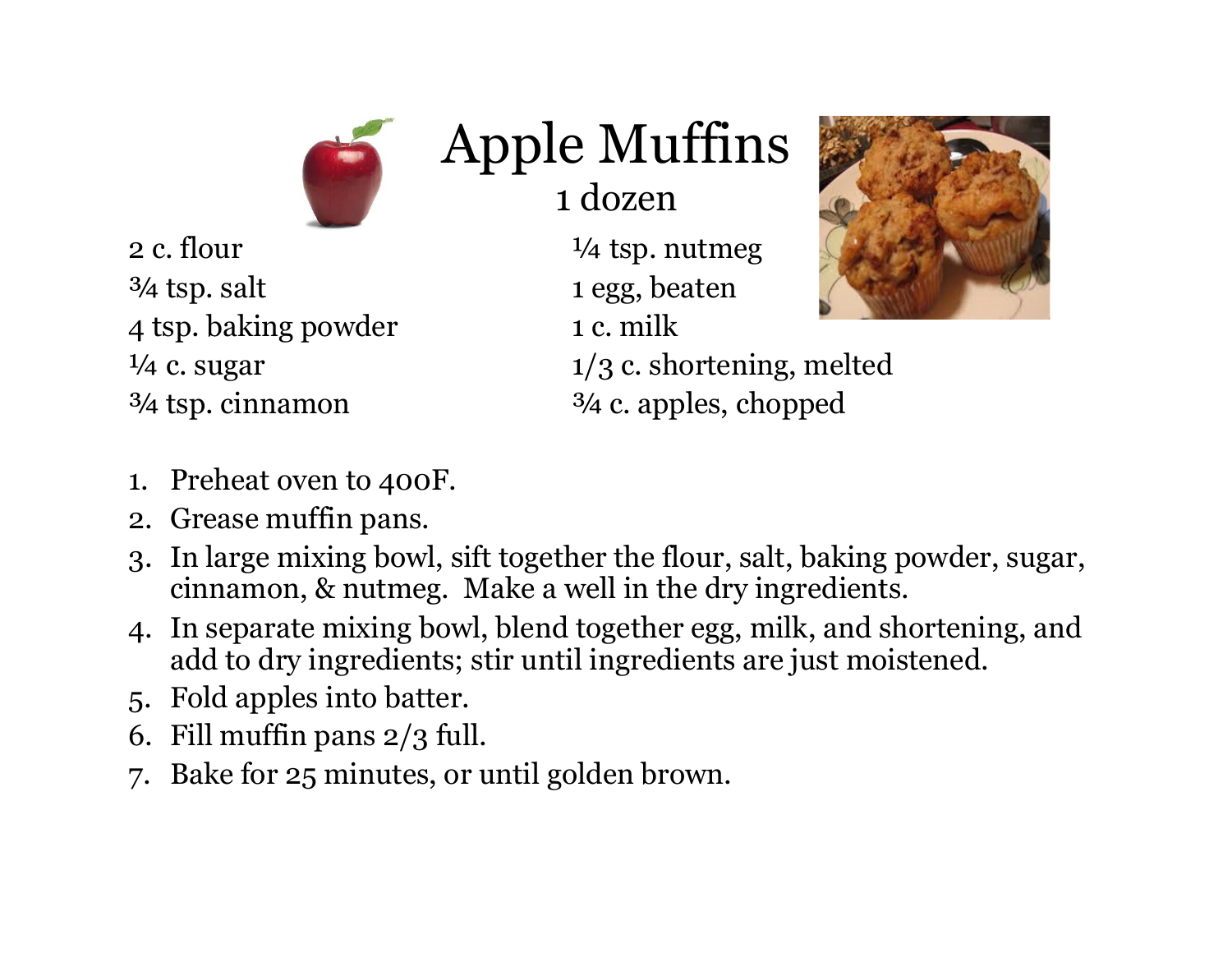

Recipe Sleuth ????????

- 1. Put brackets  $\{ \}$  around the ingredients.
- 2. Circle ( ) the ingredient amounts.
- 3. Place a star  $\hat{\mathbf{x}}$  beside the yield.
- 4. Put a box  $\vert$  around the cooking temperature.
- 5. Underline the cooking time.
- 6. Put an asterisk \* \* on either side of the cooking container.
- 7. **Highlight** nutritional analysis (if given).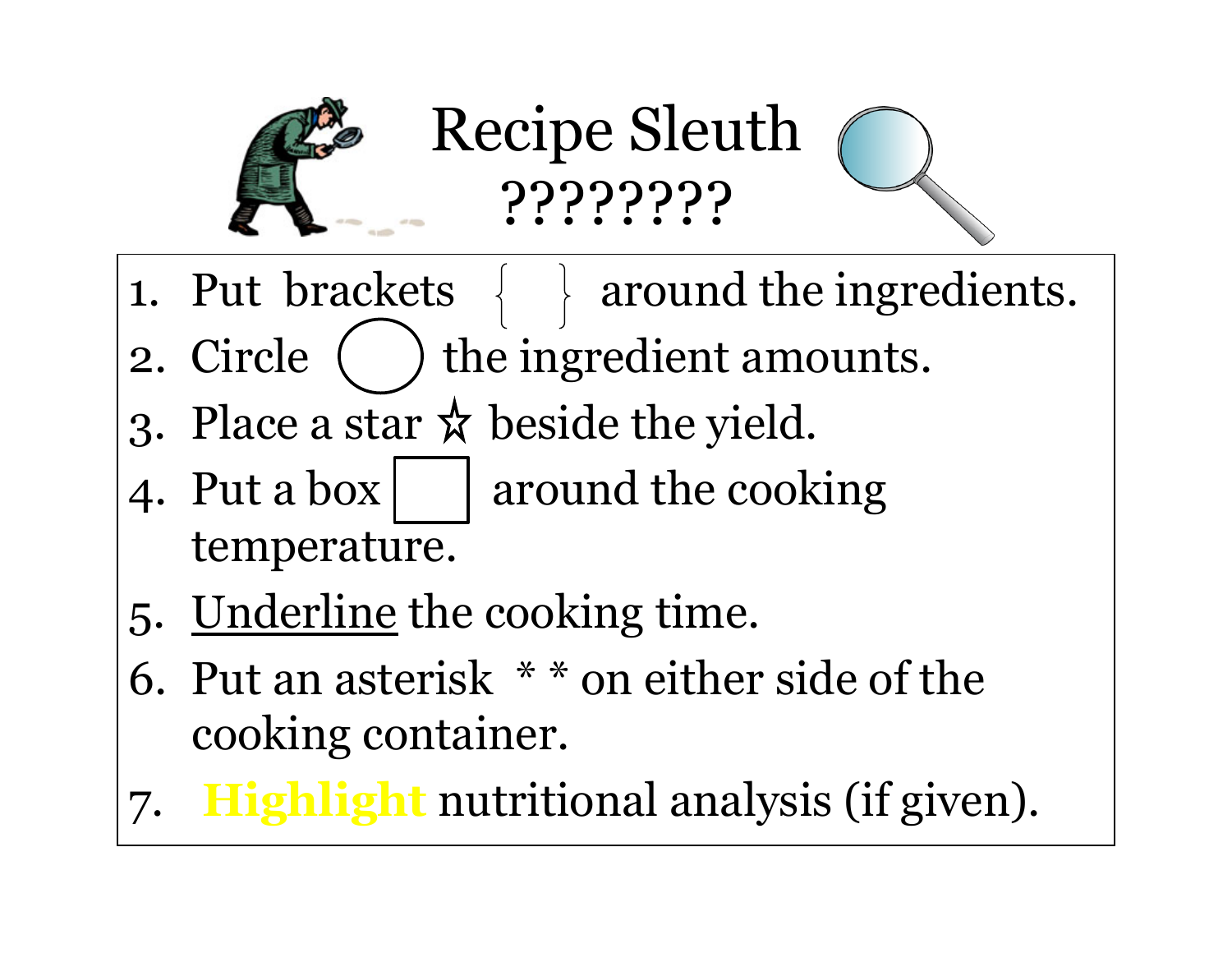### Next Slide – Answer Key

After you have tried to label the parts, check it using the next slide!!!